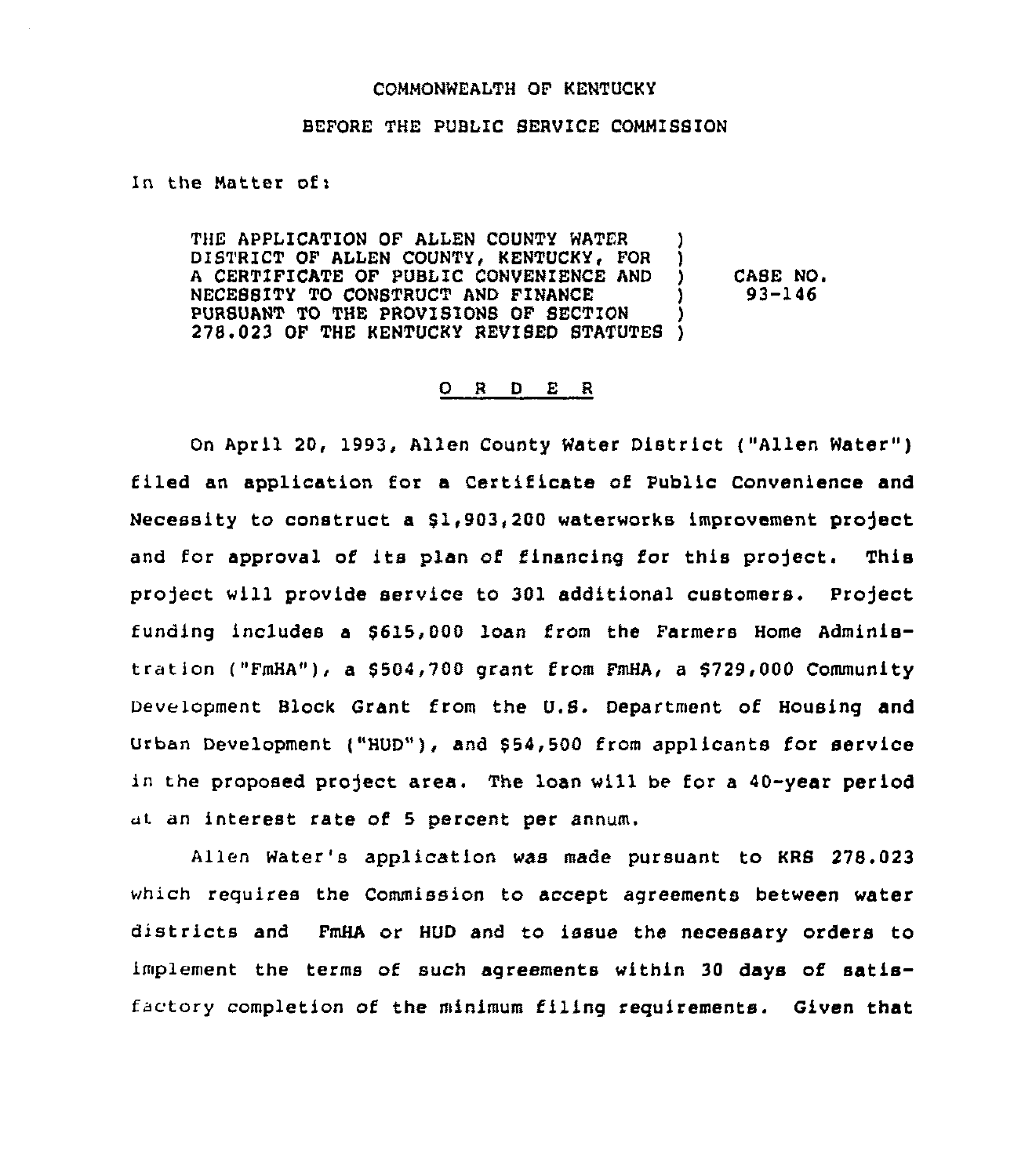minimum filing requirements were met in this case on April 20, 278. 023 does not grant the Commission any discretionary authority to modify or reject any portion of this agreement.

 $IP$  is THEREFORE ORDERED that:

l. Allen Water ls hereby granted <sup>a</sup> Certificate of Public Convenience and Necessity for the proposed construction project.

2. Allen Water's proposed plan of financing with FmHA and HUD is accepted.

3. Allen Water shall file a copy of the "as-built" drawings and a certified statement that the construction has been satisfactorily completed ln accordance with the contract plans and specifications within 60 days of the substantial completion of the conutruction certificated herein.

4. Allen Water shall monitor the adequacies of the expanded water distribution system after construction. If the level of service is inadequate or declining or the pressure to any customer falls outside the requirements of 807 KAR 5:066, Section 5(1), Allen Water shall take immediate action to bring the system into compl lance with Commission regulations.

Nothing contained herein shall be deemed a warranty of the Commonwealth of Kentucky, or any agency thereof, of the financing herein accepted.

 $-2-$